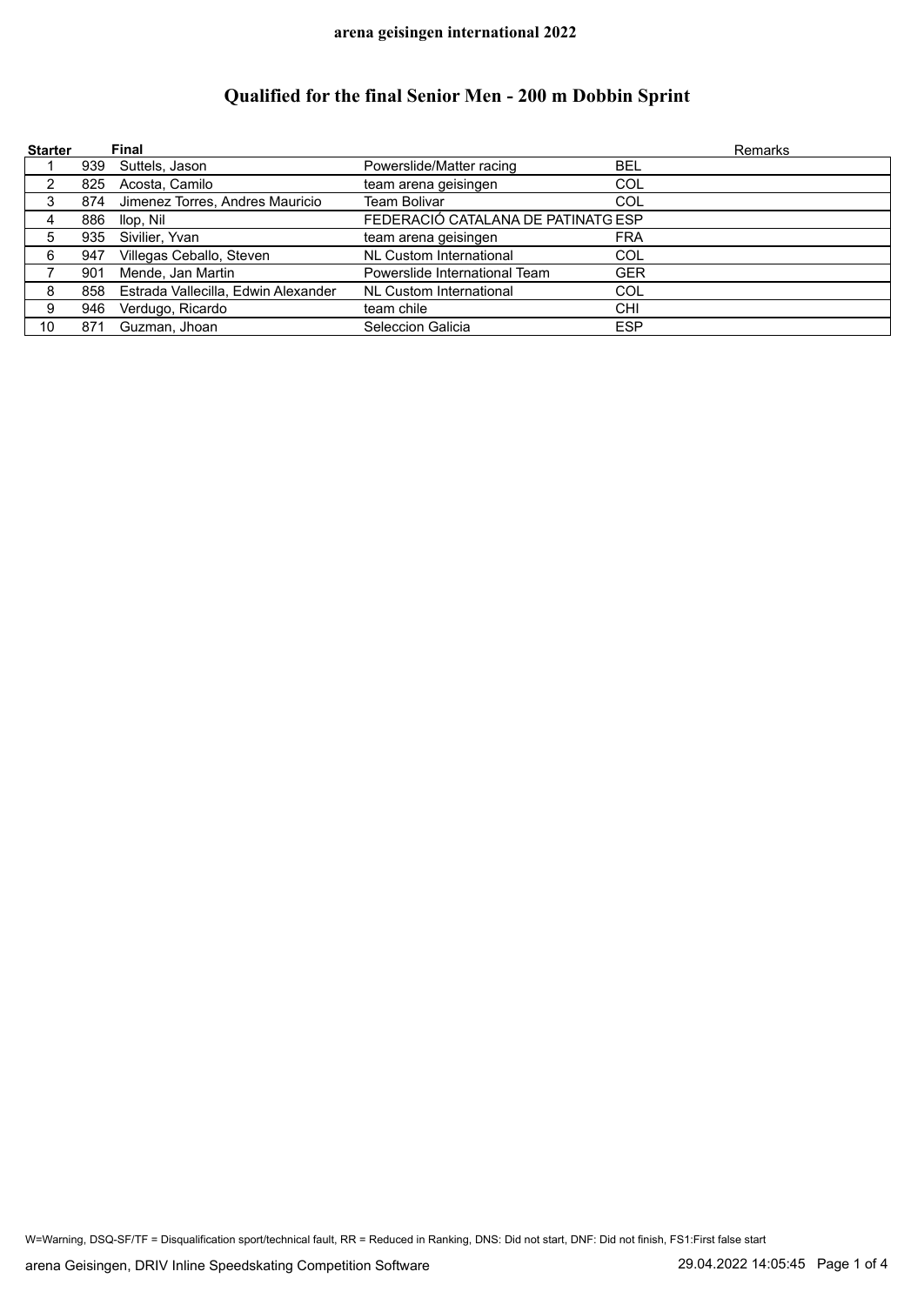### **Results qualification Senior Men - 200 m Dobbin Sprint**

Qualified for the Final: 10 best time

| <b>Results</b> | <b>Qualification1</b>                                        |                                     |                              | Rank | Points/Time Remarks |
|----------------|--------------------------------------------------------------|-------------------------------------|------------------------------|------|---------------------|
|                | 871 Guzman, Jhoan                                            | Seleccion Galicia                   | <b>ESP</b><br>1              |      | 13,925              |
|                | 946 Verdugo, Ricardo                                         | team chile                          | CHI<br>$\overline{c}$        |      | 13,989              |
|                | 858 Estrada Vallecilla, Edwin Alexan NL Custom International |                                     | COL<br>3                     |      | 13,996              |
|                | 901 Mende, Jan Martin                                        | Powerslide International Tear       | 4<br><b>GER</b>              |      | 14,026              |
|                | 947 Villegas Ceballo, Steven                                 | NL Custom International             | 5<br>COL                     |      | 14,051              |
|                | 935 Sivilier, Yvan                                           |                                     | <b>FRA</b><br>6              |      | 14,053              |
|                |                                                              | team arena geisingen                |                              |      |                     |
|                | 886 Ilop, Nil                                                | FEDERACIÓ CATALANA DE               | $\overline{7}$<br><b>ESP</b> |      | 14,092              |
|                | 874 Jimenez Torres, Andres Maurici Team Bolivar              |                                     | 8<br>COL                     |      | 14,139              |
|                | 825 Acosta, Camilo                                           | team arena geisingen                | 9<br>COL                     |      | 14,192              |
|                | 939 Suttels, Jason                                           | Powerslide/Matter racing            | <b>BEL</b><br>10             |      | 14,218              |
|                | 849 De Souza, Elton                                          | <b>MX Takino MPC</b>                | <b>FRA</b><br>11             |      | 14,224              |
|                | 932 Silva, Lucas                                             | team chile                          | CHI<br>12                    |      | 14,231              |
|                | 949 Whyte, Josh                                              | team arena geisingen                | <b>NZL</b><br>13             |      | 14,233              |
|                | 894 Marsili, Duccio                                          | Team Junk                           | <b>ITA</b><br>14             |      | 14,258              |
|                | 877 Ramali, Etienne                                          | <b>NL Custom</b>                    | <b>GER</b><br>15             |      | 14,296              |
|                | 889 Maiorca, Vincenzo                                        | Mariani World Team                  | <b>ITA</b><br>16             |      | 14,309              |
|                | 933 Silva, Emanuelle                                         | team chile                          | CHI<br>17                    |      | 14,309              |
|                | 906 Milagros, Daniel                                         | Ciudad del Turia                    | <b>ESP</b><br>18             |      | 14,335              |
|                | 928 Schipper, Rick                                           | <b>ISP Skateboulevard</b>           | <b>NED</b><br>19             |      | 14,337              |
|                |                                                              |                                     |                              |      |                     |
|                | 926 Sargoni, Danny                                           | team arena geisingen                | <b>ITA</b><br>20             |      | 14,353              |
|                | 835 Bramante, Giuseppe                                       | Mariani World Team                  | <b>ITA</b><br>21             |      | 14,364              |
|                | 860 Fernandez, loseba                                        | <b>NL Custom International</b>      | <b>ESP</b><br>22             |      | 14,369              |
|                | 898 Médard, Indra                                            | NL Custom International             | <b>BEL</b><br>23             |      | 14,374              |
|                | 924 Salino, Enrico                                           | ASD PATTINATORI SAN MA              | <b>ITA</b><br>24             |      | 14,392              |
|                | 919 Pucklitzsch, Ron                                         | <b>Takino Germany</b>               | <b>GER</b><br>25             |      | 14,398              |
|                | 916 Piergigli, Alessio                                       | LunA Sports Academy a.s.d.          | <b>ITA</b><br>26             |      | 14,429              |
|                | 868 Grob, Oliver                                             | team arena geisingen                | SUI<br>27                    |      | 14,430              |
|                | 921 Ramírez, Hugo                                            | team chile                          | CHI<br>28                    |      | 14,444              |
|                | 925 Saraza, Simón                                            | <b>Grandes Paisas</b>               | COL<br>29                    |      | 14,488              |
|                | 927 Schipper, Kay                                            | <b>ISP Skateboulevard</b>           | <b>NED</b><br>30             |      | 14,489              |
|                |                                                              |                                     |                              |      |                     |
|                | 914 Paez Cuellar, Mike Alejandro                             | <b>Team Mexico</b>                  | <b>MEX</b><br>31             |      | 14,494              |
|                | 895 Martinez, Jorge Luis                                     | Mexico                              | <b>MEX</b><br>32             |      | 14,500              |
|                | 892 Mantilla, Jacobo                                         | Powerslide International Tear       | COL<br>33                    |      | 14,503              |
|                | 879 Kwant, Rémon                                             | <b>DoubleFF</b>                     | <b>NED</b><br>34             |      | 14,515              |
|                | 841 Carballo Arrieta, Salomon Enriq                          | <b>Team Bolivar</b>                 | COL<br>35                    |      | 14,527              |
|                | 948 Wenger, Livio                                            | team arena geisingen                | SUI<br>36                    |      | 14,528              |
|                | 831 Beelen, Robbe                                            | <b>BONT Skate</b>                   | <b>BEL</b><br>37             |      | 14,535              |
|                | 851 Di Stefano, Daniele                                      | Mariani World Team                  | <b>ITA</b><br>38             |      | 14,552              |
|                | 929 Schmidt, Stefan Due                                      | team arena geisingen                | <b>DEN</b><br>39             |      | 14,575              |
|                | 936 Soriani, Yuri                                            | A.S.D. ROLLING PATTINAT( ITA        | 40                           |      | 14,579              |
|                | 862 Freitas, Antonio Edgar                                   | CDR SANTANENSE - Madei              | 41<br><b>POR</b>             |      | 14,617              |
|                | 893 Maoloni, Iuliano                                         | A.S.D. ROLLING PATTINAT(            | 42<br><b>ITA</b>             |      | 14,648              |
|                | 907 Morales Parra, Jeremias Anto                             | Colo colo                           | <b>CHI</b><br>43             |      |                     |
|                |                                                              |                                     |                              |      | 14,653              |
|                | 923 Rijhnen, Felix                                           | Powerslide International Tear       | <b>GER</b><br>44             |      | 14,655              |
|                | 824 Abreu Lira, Marco                                        | CDR PRAZERES - MADEIR,              | 45<br><b>POR</b>             |      | 14,713              |
|                | 845 Cremaschi, Andrea                                        | ASD Polisportiva Bellusco           | ITA<br>46                    |      | 14,721              |
|                | 840 Cannoni, Gabriele                                        | Società Sportiva Dilettantistic ITA | 47                           |      | 14,735              |
|                | 938 Stogdale, Harry                                          | Eltham Speed Skaterz Austra AUS     | 48                           |      | 14,736              |
|                | 951 Cobo, Oscar                                              | Valle                               | COL<br>49                    |      | 14,747              |
|                | 922 Rico, Mateo                                              | Bogotá Elite                        | COL<br>50                    |      | 14,774              |
|                | 852 Diaz, Fabián                                             | Colo colo                           | CHI<br>51                    |      | 14,777              |
|                | 931 Sepulveda, Sebastian                                     | <b>COYOTE INLINE</b>                | <b>PER</b><br>52             |      | 14,798              |
|                | 833 Bohumský, Tomáš                                          | <b>KSBM Praha</b>                   | CZE<br>53                    |      | 14,836              |
|                | 830 Bedon, Marco                                             | ASD Polisportiva Bellusco           | <b>ITA</b><br>54             |      | 14,841              |
|                |                                                              |                                     |                              |      |                     |
|                | 887 Lorello, Riccardo                                        | ASD Polisportiva Bellusco           | <b>ITA</b><br>55             |      | 14,850              |
|                | 838 Brissinck, Milan                                         | Zwaantjes Rollerclub Zandvc         | <b>BEL</b><br>56             |      | 14,859              |
|                | 853 Diaz Araya, Camilo                                       | <b>Team Diaz</b>                    | <b>CHI</b><br>57             |      | 14,895              |
|                | 883 Lehnertz, Timo                                           | <b>BONT Skate</b>                   | <b>GER</b><br>58             |      | 14,901              |
|                | 856 Escareno, Santiago                                       | Mexico                              | <b>MEX</b><br>59             |      | 14,923              |
|                | 913 Nijenhuis, Glenn                                         | Skeelerclub Oost Veluwe             | <b>NED</b><br>60             |      | 14,934              |
|                | 905 Middelkoop, Marc                                         | KTT Midden-Oost                     | <b>NED</b><br>61             |      | 14,935              |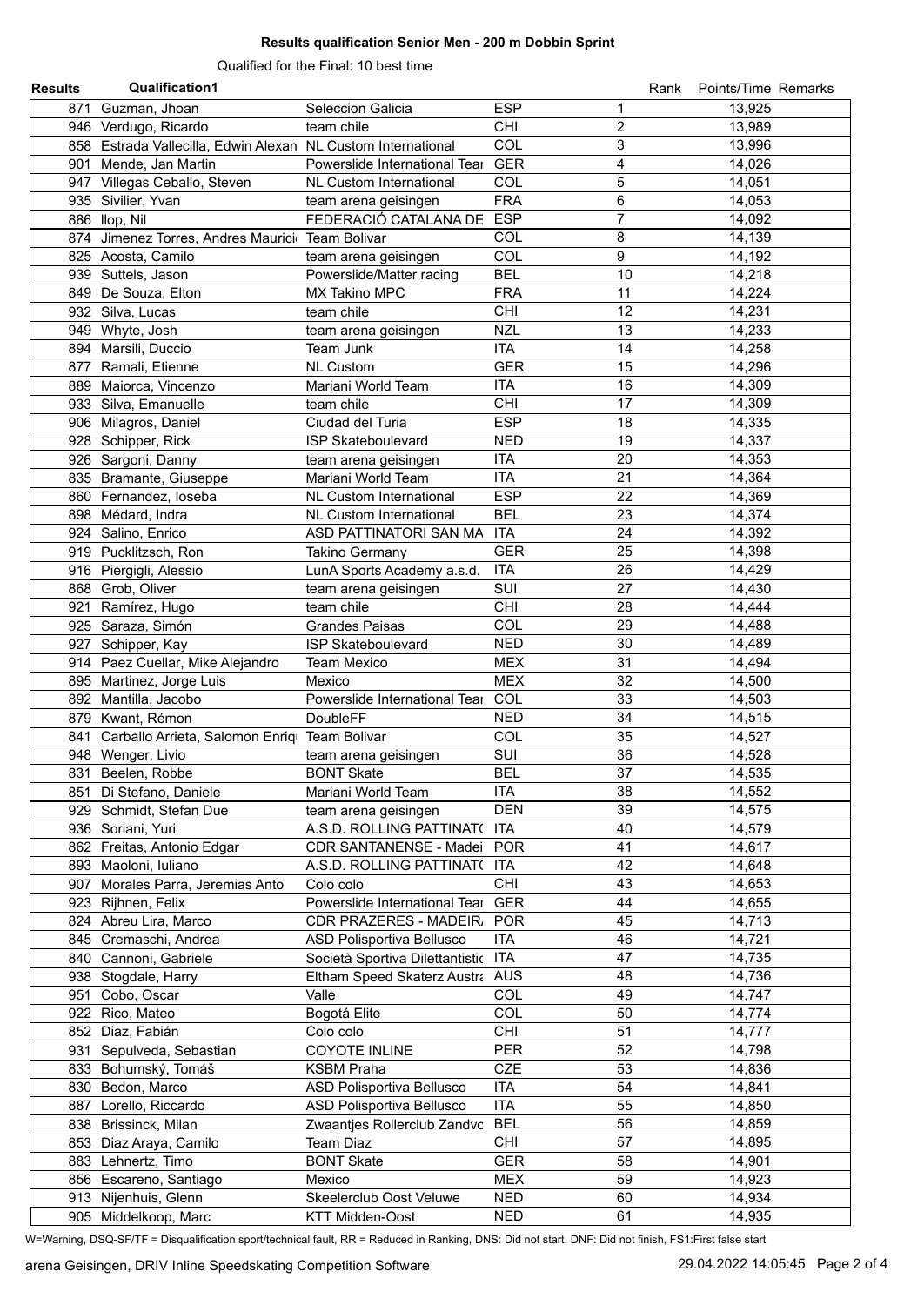## **Results qualification Senior Men - 200 m Dobbin Sprint**

# Qualified for the Final: 10 best time

| <b>Results</b> | <b>Qualification1</b>                                 |                                     |                               | Rank Points/Time Remarks |
|----------------|-------------------------------------------------------|-------------------------------------|-------------------------------|--------------------------|
|                | 834 Bossi, Riccardo                                   | ASD Polisportiva Bellusco           | <b>ITA</b><br>62              | 14,939                   |
|                | 867 Gomez gomez, Andres Felipe                        | Bogotá idrd                         | COL<br>63                     | 14,970                   |
|                | 844 Clementoni, Alessio                               | A.S.D. ROLLING PATTINAT(            | <b>ITA</b><br>64              | 14,977                   |
|                | 942 ten Cate, Jorian                                  | Skeelerclub Oost Veluwe             | <b>NED</b><br>65              | 15,003                   |
|                | 952 Molina, Daniel                                    | Valle                               | COL<br>66                     | 15,004                   |
|                | 915 Pasquarella, Michael                              | GTC2022 Simmons Racing 1            | <b>USA</b><br>67              | 15,005                   |
|                | 848 de la porte, Ivo                                  | Radboud Inline-skating              | <b>NED</b><br>68              | 15,042                   |
|                | 904 Michael, Peter                                    | Kapiti                              | <b>NZL</b><br>69              | 15,113                   |
|                | 908 Moreno Balague, Gaston                            | <b>CPV EL PRAT</b>                  | <b>ESP</b><br>70              | 15,116                   |
|                | 885 Lippens, Brecht                                   | Zwaantjes Rollerclub Zandvc         | <b>BEL</b><br>71              | 15,141                   |
|                | 850 Di Dio Trebastoni, Daniele                        | ASD Vittoria Pattinatori Torino     | 72<br><b>ITA</b>              | 15,150                   |
|                | 864 Garcia, Edgar                                     | Mexico                              | <b>MEX</b><br>73              | 15,163                   |
|                | 837 Brissinck, Jolan                                  | Zwaantjes Rollerclub Zandvc BEL     | 74                            | 15,176                   |
|                |                                                       | Pattinatori Bononia                 | <b>ITA</b><br>75              | 15,209                   |
|                | 842 Casoni, Davide                                    |                                     |                               |                          |
|                | 890 Maiorca, Roberto                                  | G.s.d Pattinaggio città di prio ITA | 76                            | 15,252                   |
|                | 826 Ball, Bobby                                       | Skate13 Racing Team                 | <b>GBR</b><br>77              | 15,259                   |
|                | 854 Dijkstra, Ruurd                                   | IJs- en Skeelerclub Lindenoc NED    | 78                            | 15,267                   |
|                | 950 Fonscea, Miguel                                   | Team Bogota                         | COL<br>79                     | 15,291                   |
|                | 829 Barison, Matteo                                   | ROLLERBLADE WORLD TE ITA            | 80                            | 15,294                   |
|                | 910 Morris, Samuel                                    | Skat 13                             | 81<br>ITA.                    | 15,296                   |
|                | 875 Johansen, Sebastian Bjørklund Inline Team Denmark |                                     | <b>DEN</b><br>82              | 15,335                   |
|                | 896 Martins, Vasco                                    | <b>CDR Prazeres - Madeira</b>       | <b>POR</b><br>83              | 15,362                   |
|                | 920 Ramirez, Alexander                                | <b>COYOTE INLINE</b>                | <b>PER</b><br>84              | 15,389                   |
|                | 878 Kromoser, Christian                               | ÖISC-Burgenland - AOwheel AUT       | 85                            | 15,408                   |
|                | 847 Daza, Emiliano                                    | Atlas                               | <b>ARG</b><br>86              | 15,414                   |
|                | 882 Lecomte, Kyle                                     | ROLLER PROVENCE MEDI                | <b>FRA</b><br>87              | 15,427                   |
|                | 836 Bravo, Miguel                                     | Roller Lagos C.P.                   | <b>POR</b><br>88              | 15,453                   |
|                | 953 De Léon Castillo, Rosé Manuel                     | Team Guatemala                      | <b>GTM</b><br>89              | 15,494                   |
|                | 827 Barata, Gabriel                                   | In-Gravity International Team       | <b>ESP</b><br>90              | 15,540                   |
|                | 873 Hempenius, Jelmar                                 | <b>KNSB Talent Team Noord</b>       | <b>NED</b><br>91              | 15,547                   |
|                | 872 Hecht, Tobias                                     | <b>TAX Racing Team</b>              | <b>GER</b><br>92              | 15,553                   |
|                | 937 Stam, Maik                                        | <b>KSNB Talent Team</b>             | <b>NED</b><br>93              | 15,591                   |
|                | 876 Johansen, Nikolai Bjørklund                       | Inline Team Denmark                 | 94<br><b>DEN</b>              | 15,594                   |
|                | 884 Lindenskov, Oliver                                | Inline Team Danmark                 | <b>DEN</b><br>95              | 15,601                   |
|                | 934 Simon, Pierre                                     | Asphalte Roller Rixheim Witt        | <b>FRA</b><br>96              | 15,614                   |
|                | 870 Gross, Leandro                                    | <b>RSC Liestal</b>                  | 97<br><b>SUI</b>              | 15,640                   |
|                | 945 van Oost, Thomas                                  | Radboud Inline-skating              | <b>NED</b><br>$\overline{98}$ | 15,666                   |
|                | 911 Niero, Mattia                                     | G.S.S. GRUPPO SPORTIVC              | 99<br><b>ITA</b>              | 15,677                   |
|                | 900 Mendarelli, Federico                              | LunA Sports Academy a.s.d.          | <b>ITA</b><br>100             | 15,711                   |
|                | 912 Nieuwenhuis, Rens                                 | Team Habovo                         | <b>NED</b><br>101             | 15,719                   |
|                |                                                       |                                     | <b>ITA</b><br>102             | 15,743                   |
|                | 859 Fantato, Leonardo                                 | Pattinaggio Alte Ceccato            | <b>BEL</b>                    |                          |
|                | 944 van Haaren, Niels                                 | Zwaantjes Rollerclub Zandvc         | 103                           | 15,774                   |
|                | 918 Puchalt Muñoz, Ulises                             | Ciudad del Turia                    | <b>ESP</b><br>104             | 15,778                   |
|                | 888 Lourenço, Diogo Helder                            | CDR Prazeres - Madeira              | 105<br><b>POR</b>             | 15,794                   |
|                | 930 Schouten, Teun                                    | Regio Selectie Midden Neder         | <b>NED</b><br>106             | 15,860                   |
|                | 861 Figueiredo, Pedro                                 | Club Sport Maritimo                 | <b>POR</b><br>107             | 15,871                   |
|                | 891 Malecek, Erik                                     | <b>KSBM Praha</b>                   | <b>CZE</b><br>108             | 15,928                   |
|                | 865 Ghazali, Gibran                                   | GTC2022 LondonSkaters               | <b>USA</b><br>109             | 16,158                   |
|                | 881 Lazzarini, Giacomo                                | ASD Polisportiva Bellusco           | <b>ITA</b><br>110             | 16,366                   |
|                | 866 Gisbert Garcia, Oriol                             | CPV EL PRAT                         | <b>ESP</b><br>111             | 17,017                   |
|                | 839 Bühnemann, Nils                                   | <b>Turbine Halle</b>                | <b>GER</b>                    | <b>DNS</b>               |
|                | 902 Mendes, Rodrigo                                   | Club Sport Maritimo                 | <b>POR</b>                    | <b>DNS</b>               |
|                | 843 Cirilli, Lorenzo                                  | A.S.D. ROLLING PATTINAT(            | <b>ITA</b>                    | <b>DNS</b>               |
|                | 941 Tapias Guzman, David Santiagc AVIVAS              |                                     | COL                           | <b>DNS</b>               |
|                | 909 Morin, Hugo                                       | Roller sport Saint Pierrais         | <b>FRA</b>                    | <b>DNS</b>               |
|                | 940 Swings, Bart                                      | Powerslide/Matter racing            | <b>BEL</b>                    | <b>DNS</b>               |
|                | 897 Mcinerney, Michael                                | Wisbech Roller Speed Club           | <b>GBR</b>                    | <b>DNS</b>               |
|                | 832 Beijeman, Ewout                                   | Skeelerclub Oost Veluwe             | <b>NED</b>                    | <b>DNS</b>               |
|                | 846 Cujavante, Alex                                   | Mariani                             | COL                           | <b>DNS</b>               |
|                | 880 Laieb, Jonah                                      | ASPHALTE ROLLER RIXHE               | <b>FRA</b>                    | <b>DNS</b>               |
|                | 899 Meijer, Bas                                       | Radboud Inline-skating              | <b>NED</b>                    | <b>DNS</b>               |